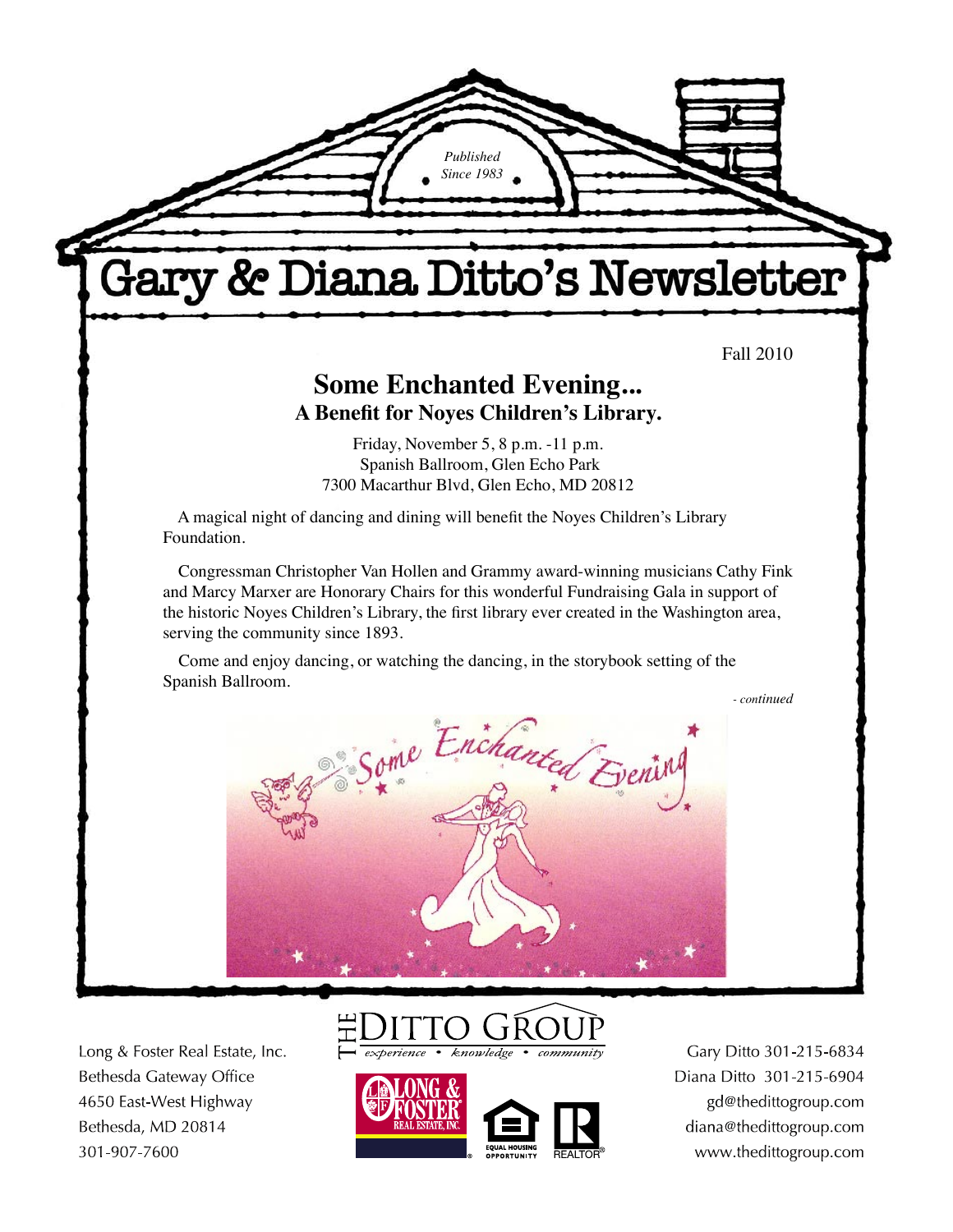#### **Noyes Library Benefit-** *continued*

Added highlights will be an elegant light buffet with dessert and wine, plus a silent auction of fabulous one-of-a-kind items — this will be a night to remember!

Partygoers will be treated to the best of ballroom dancing, with demonstrations, instruction for the beginners and nearly-beginners, and lots of opportunities to waltz, enjoy other slow dances, and try out more rhythms and steps, all led by "Mad Hot Ballroom" star Alex Tchassov and partner Sally Blenkey-Tchassova, to the music of DC's Radio King Orchestra.

This memorable event helps the Noyes Children's Library, because Noyes Children's Library Foundation has agreed to provide all the funds that Montgomery County would have saved by closing the library on July 1. The total the Foundation needs to raise is about \$70,000 per year.

Proceeds from the Gala will go directly to efforts to save the historic Noyes Children's Library, located in Kensington, Maryland. Tickets cost \$75 per person.

**To purchase tickets or make a donation, please go to:** www.noyeslibraryfoundation.org info@noyeslibraryfoundation.org or call 301-949-3446.



*"Dancing Owls" by Tyler McGillivary* 

# **Life in the Library**

"Nothing bad about it!" smiles Susan Modak, describing her work as children's librarian. That morning, she had led 27 children and almost as many adults — parents, grandparents and caregivers — in two programs about mice.

"We had a wonderful time. We danced, we sang, and we read books about mice." Afterward, one little girl spontaneously came over and gave her a hug, which gave her whole day a new feeling.

Modak has been a children's librarian since her own children were small. She loves children and children's books, and loves interacting with parents and watching children grow. She has been with Noyes Children's Library for over 2 years and joined the staff of the Kensington Park Library in July of this year.

"Each library has its own personality," she comments. She especially enjoys that the Kensington area has lots of readers and is a community that loves books.

Noyes has been busy. Early this summer more people started coming, afraid that it might be their last chance. And they keep coming back.

Noyes is open 9 to 5 on Tuesday, Thursday, and Saturday. Its next program of Books, Songs, and Fingerplays is Wednesday, November 17 at 9:30 a.m. and 10:15 a.m. Please register online at www.Montgomerycounty.md.gov/library or call 240-773- 9570

Adult caregivers and their 2-5 year-olds can drop in at the Kensington Park Library for Preschool Storytime. Join them for stories, songs, stretches, fingerplays and rhymes on Wednesday at 10:15 a.m, on November 3 and 10, and December 1 and 15. The library also offers many more special events.

# **Pancake Breakfast at St. Paul's**

Saturday, November 6, 8:00 – 10:30 a.m.

From September through June on the first Saturday of the month, the United Methodist Men host a pancake breakfast. The all-you can-eat menu features scrambled eggs, sausage, applesauce, fresh fruit, and pancakes and includes a special pancake of the month. Proceeds support church and community projects. St Paul's is located at 10401 Armory Avenue, Kensington. Please visit www.stpaulsk.org or call 301-933-7933.

# *More Ways To Help Save Noyes Library and have a great time while you do!*

• *Cafe 1894* **has opened its doors** for Thursday evening dining to benefit Noyes. Café 1894, at 10417 Armory Avenue, Kensington, is donating 20% of all THursday-evening proceeds to the Noyes Children's Library Foundation. Come on out from 5:30-9:30 p.m. on Thursdays and help keep Noyes open! Visit www.cafe1894.com

## • Become a *Facebook Fan*

*of Save-Noyes-Library*. Find out the latest news and enjoy a lovely watercolor of the Library when you visit the page

## Come to *Noyes Dance Parties*—

For Children, Families, and Singles of All Ages

Families — or you coming by yourself— will have a great time dancing the afternoon away with storybook characters, local children's dance groups, balloons, photo ops, and face painting, with concessions and Noyes t-shirts available for sale. The cost is \$10 per person with a maximum charge of \$25 per family (non-walkers free). At the Kensington Town Hall, 3710 Mitchell Street, Kensington.

#### **Mark your calendar:**

- • **Saturday, November 27,** 3 to 5 p.m., Dance off that Thanksgiving Dinner!
- **Saturday, December 27**, 3 to 5 p.m., Holiday jams!
- **Saturday, January 22**, 3 to 5 p.m., A jazzy start to the New Year!

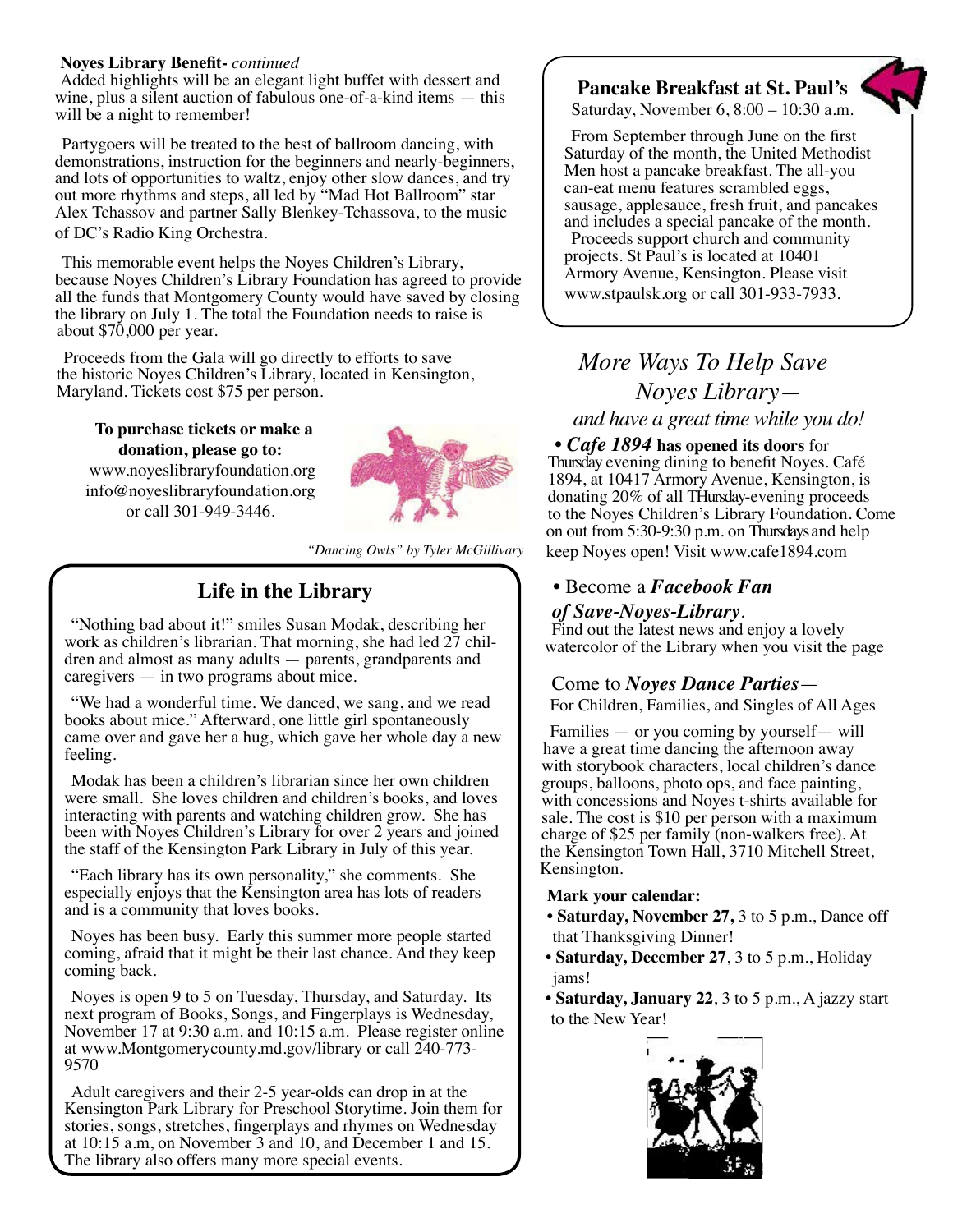# **Meet PEP —**

# **The Parent Encouragement Program**

Speaking of supporting children and families, Kensington is lucky to be home to one of the most renowned parenting education centers in the United States..

 Founded in 1982 in the basement of Linda Jessup's home with four volunteers and ten parents, PEP, the Parent Encouragement Program, has grown to providing parenting talks and classes for over 2,000 parents each year – most of them right here. PEP rents its office and classroom space from the Kensington Baptist Church at 10100 Connecticut Avenue.

 PEP's courses and workshops take place in Kensington and eight other locations throughout the year. PEP's newest location is a course for parents of preschoolers jointly sponsored with the Judy Center of the Montgomery County Public Schools in Gaithersburg, teaching low-income parents in Spanish.

Check out the PEP website (www.PEPparent.org) for upcoming Kensington classes on Setting Limits, Overcoming Morning Mayhem, and proven ideas for handling Allowances Learn more about PEP and its terrific lineup of classes and parent support, year-round. And don't miss noted parenting author Po Bronson's appearance for PEP on Thurs. Nov 18th (see the announcement below).

*NurtureShock:* New Thinking About Children

Thursday, November 18, 7:30-9:30 p.m. Landon School, 6101 Wilson Lane, Bethesda Bestselling author Po Bronson speaks to parents on why so many of society's current strategies for nurturing children are in fact backfiring — and what to do instead. Learn his startling findings in all areas of parenting research. Branson's book *NurtureShock* was on 30 "Best of 2009" book lists and in Amazon's 2009 top 100 bestsellers. Presented by the Parent Encouragement Program (PEP). For more information, visitwww.PEPparent.org. To order tickets, call 301-929-8824. \$25 per person; \$45 per couple



## **The SCRAP-DC Arts Project**

Kensington artist Karen Klein has teamed up with Oregon nonprofit SCRAPaction and plans to divert tons of 'scrap' from the local waste-stream and make it available to artists. SCRAP-DC is setting up donation drop-off points, hosting

gatherings of crafters and artists to create with donated supplies, and coordinating its own art show. There will be activities for children, such as field trips, birthday parties, and summer camp.

For information visit www.scrapaction.org, look for SCRAP-DC on Facebook, e-mail karen@scrapaction.org or call 301.946.7604.

# *E-Mail Updates from the Ditto Group—* Sign up for either or both of these updates:

- Our Monthly Sold Reports, sent via e-mail
- Our weekly "Open House" e-mail

You choose what to sign up for and you can always unsubscribe. Sign up on our home page: **www.thedittogroup.com.**

For dates and news of more events, be sure to visit the

*Community Activities Calendar* on the web site:

# **www.thedittogroup.com**

*Gary and Diana Ditto's Newsletter welcomes ideas and news items from community members. The editor is Antoinette Kranenburg of Kensington, assisted by Cherry Wunderlich.* 

# **Holy Cross Church Celebrates Golden Anniversary**



 The Holy Cross community is celebrating fifty years in the community! The year-long celebration started on Sunday, September 19, with a noon Mass of Thanksgiving to commemorate the Golden Anniversary of the parish. The celebration will culminate in 2011 with the  $50<sup>th</sup>$  anniversary of the Holy Cross School.

 The parish was honored to have Archbishop Donald Wuerl as the principal celebrant. He was joined by Parish Pastor Monsignor R. Cary Hill, as well as Monsignor Vincent Gatto, who was the pastor from 1982 to 2005.

 After Mass, families gathered in Lewis Hall for a beautiful reception. They enjoyed the singing of Holy Cross School's choir, led by Fine Arts Director Karen Rappaport. Archbishop Wuerl blessed the newly renovated church social hall and school cafeteria, which was completed earlier this year.

 Holy Cross Church was founded in 1960, when a small group of families from Garrett Park Estates wrote to then Archbishop O'Boyle requesting a new parish for the surrounding community. The Sisters of the Holy Cross generously donated about 12 acres of land for the purpose of building a church and school. In gratitude, the new parish was named Holy Cross.

 Under the leadership of Monsignor Louis Quinn, Founding Pastor of Holy Cross, an advisory board was formed to provide assistance and direction for the development and building of the church and school. This advisory board was likely the first Parish Council in the United States.

 Today, there are approximately 800 families in the parish. The Holy Cross School serves over 200 children in grades Pre-Kindergarten through  $8<sup>th</sup>$  grade. The school will celebrate its  $50<sup>th</sup>$  anniversary in 2011.

The school will host an Open House on Thursday,<br>November  $11<sup>th</sup>$  from 9 a.m. to 11 a.m. for prospective students and parents. For more information, please contact the school office by calling 301-949-1699.

# Kensington Cabin Update

 The Kensington Cabin is one step closer to receiving a historic designation. On October 15 the Montgomery County Planning Board voted unanimously to support putting the Kensington Cabin on the Locational Atlas and recommending historic designation to the County Council.

The Kensington Historical Society nominated the cabin. The final step will be a public hearing held by the County Council.

 This picturesque log building stands near Kensington Parkway in the Town of Kensington, and has been home and host to many classes and events over the years. To learn more, visit

www.kensingtonhistory.org.